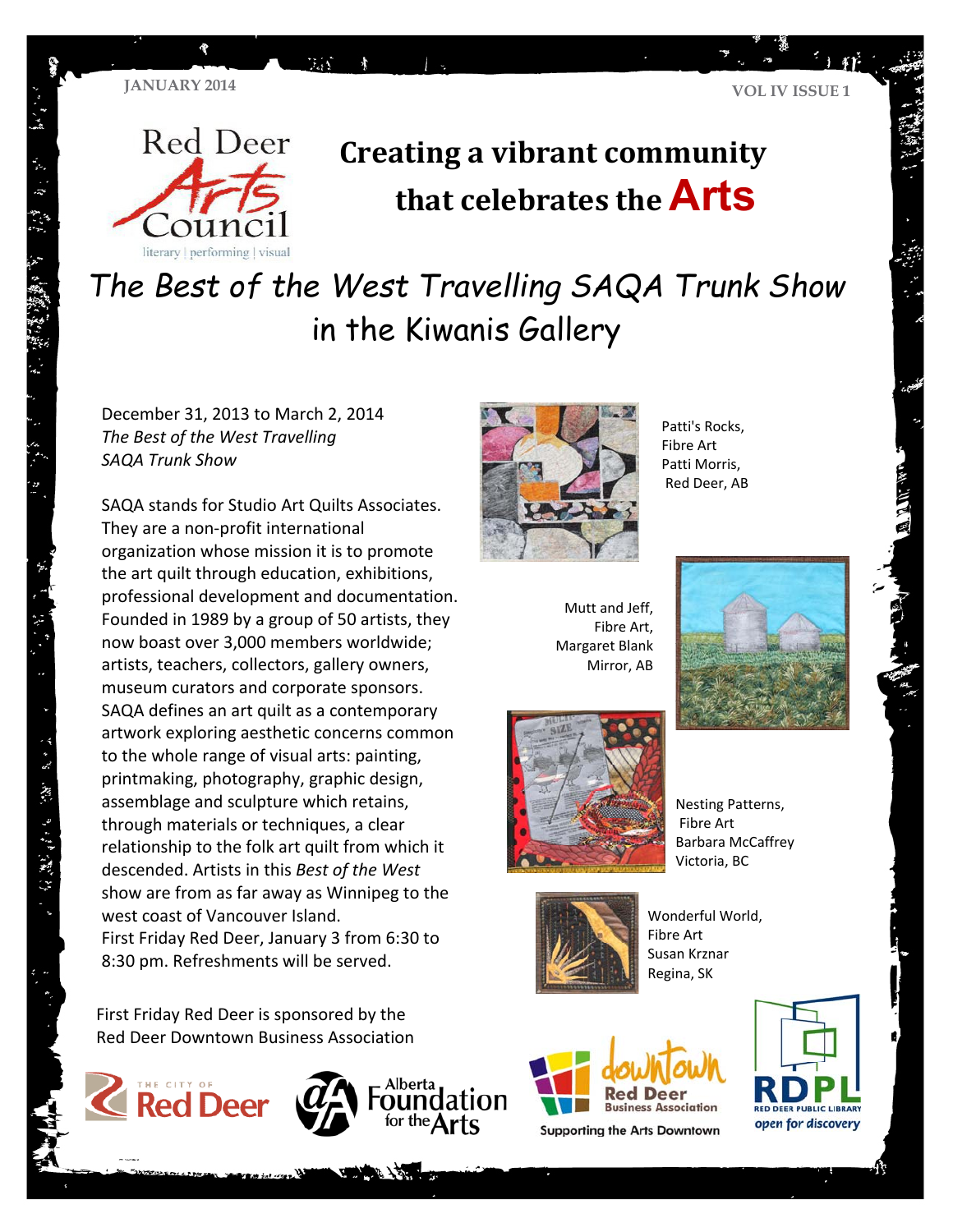"一阵、脚、 马 经产品额 抄

#### **JANUARY 2014 VOL IV ISSUE 1**

# Seeking Friends and Volunteers!

Red Deer Arts Council has been working very hard this past year. Our board and volunteers have contributed over 1750 hours towards the goals of the Arts Council and its members. You too can be part of this exciting arts organization!

Our Communications Committee have a Marketing Plan in place that requires short term and long term volunteers to help with a variety of jobs, including: designing a calendar for use by all our members; running a contest; designing a survey to find our how Red Deerians want to support the arts; finding hidden artists (are you one?); developing a mentoring program for artists; and much more! It is an exciting plan full of promise and interesting work. If you like Social Media and developing ideas, then this committee is right for you!

Our Programming Committee is in the midst of planning special events and programs for 2014. You can get in on the ground floor and help us develop and implement the plans in process. If you like a one‐time project, this might suit you. We also have room on our committee for more folks who like to plan programs and watch people get excited about new ideas or taking an old idea and making it new!

Our Scholarship Committee is also planning a fabulous new award from RDAC. We are exploring an Emerging Artist Award in all the arts genres. If this twigs you to artists you know about who might be eligible, then keep your eyes open for the call for submissions. If you like helping young students in high school and college get ahead, then join our committee and help us administer our scholarship program.

Our Board will be seeking new members for our AGM in March. We meet once a month and have fun discussing how we can grow the arts in Red Deer. If you have time to give and are interested in the arts, then this is for you.

RDAC needs you and your ideas! Get hold of our Coordinator, Diana, in the office and discover the many ways you can help to grow the arts and culture scene in Red Deer.

We would like to thank Mike Lupul for his time and expertise in interviewing our members for the *I Am the Arts Campaign* which you see every month. Mike is a student at Red Deer College and has been volunteering his time for nearly two years with this ongoing member benefit. Mike is also a member of our Programming Committee. Many thanks to a wonderful and steadfast volunteer!

## Red Deer Arts Council Membership and Friend Drive 2014

As part of our membership drive for 2014, we would like to encourage interested persons to think about helping the arts community by involving yourself on our board or committees, as described above. We would be happy to discuss this with you ‐ just call the office to set an appointment or talk to Diana. We hope to hear from you. Call 403‐348‐2787 for more information.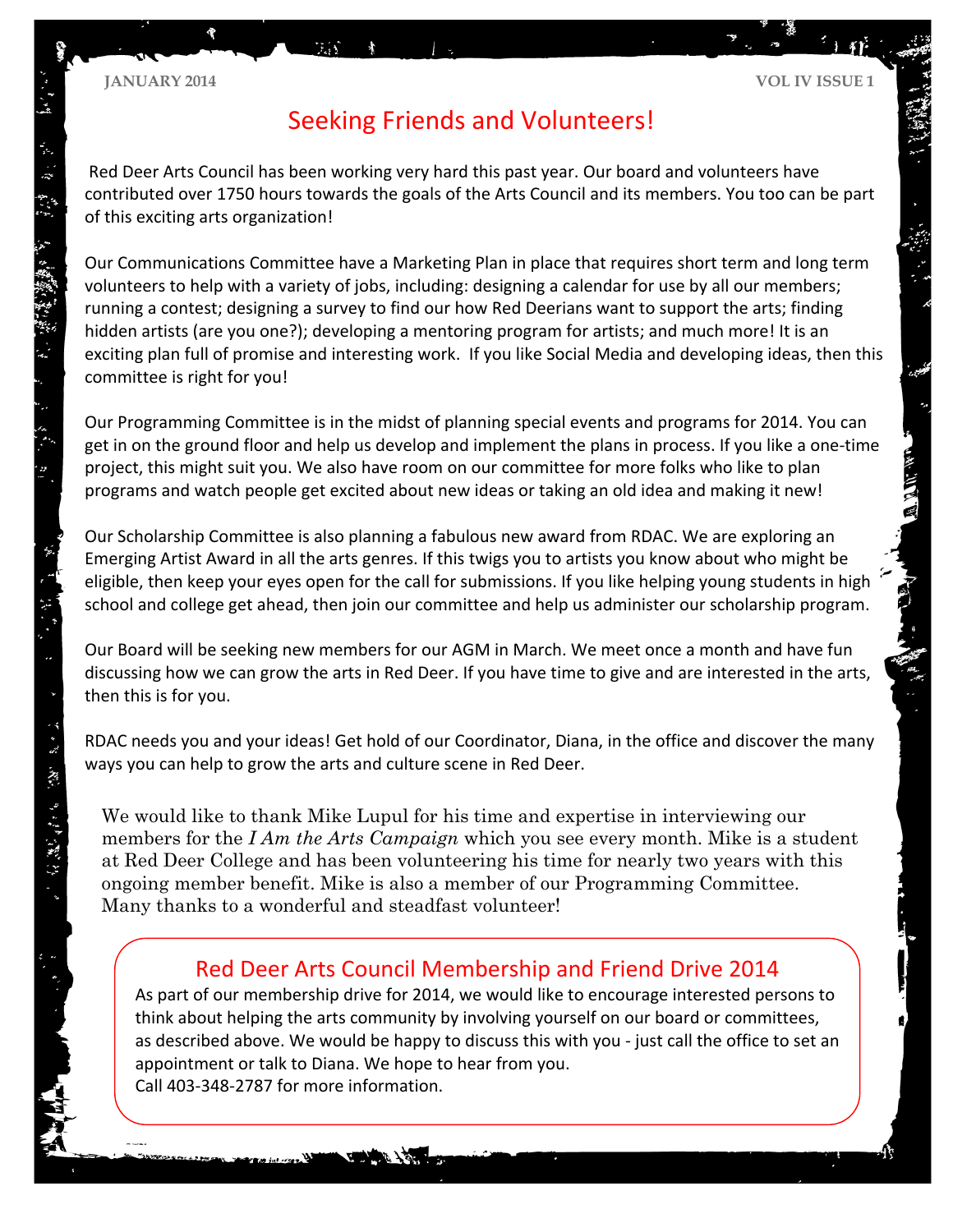|                                          | <b>JANUARY 2014</b>                                                                                                                                                                                                                                                                                  |                                         | <b>VOL IV ISSUE 1</b>                                                                                                |
|------------------------------------------|------------------------------------------------------------------------------------------------------------------------------------------------------------------------------------------------------------------------------------------------------------------------------------------------------|-----------------------------------------|----------------------------------------------------------------------------------------------------------------------|
|                                          | Red Deer<br>literary   performing   visua                                                                                                                                                                                                                                                            | <b>Membership Application Form 2014</b> | Red Deer Arts Council<br>110 - 4818 50th Avenue<br>Red Deer, AB T4N 4A3<br>(Scott Block)<br>Tel: 403-348-ARTS (2787) |
|                                          | info@reddeerartscouncil.<br>Individual \$30.00<br>Group \$50.00<br>Student \$15.00 (from September 1 to August 31 yearly)<br>All other memberships are renewable annually in January<br>$\bullet$<br>Donations are greatly appreciated. (Tax Receipts over \$10 will be sent.)<br>$\bullet$<br>Date: |                                         |                                                                                                                      |
|                                          | Name:                                                                                                                                                                                                                                                                                                |                                         |                                                                                                                      |
|                                          | <b>Group Name:</b>                                                                                                                                                                                                                                                                                   |                                         |                                                                                                                      |
|                                          | Representative's name:                                                                                                                                                                                                                                                                               |                                         |                                                                                                                      |
| Address:                                 |                                                                                                                                                                                                                                                                                                      |                                         |                                                                                                                      |
|                                          | Postal Code:                                                                                                                                                                                                                                                                                         |                                         |                                                                                                                      |
| Home Phone:<br><b>Business Phone:</b>    |                                                                                                                                                                                                                                                                                                      |                                         |                                                                                                                      |
|                                          | Cell Phone:<br>Email:                                                                                                                                                                                                                                                                                |                                         |                                                                                                                      |
|                                          | Website:                                                                                                                                                                                                                                                                                             |                                         |                                                                                                                      |
|                                          | I am / We are<br>$\Box$ Performing Artist(s)<br>$\Box$ Literary Artist(s)                                                                                                                                                                                                                            | Visual Artist(s)<br>Cultural            |                                                                                                                      |
|                                          | I would like to be / We would like to be                                                                                                                                                                                                                                                             |                                         |                                                                                                                      |
|                                          | $\Box$ Board Members                                                                                                                                                                                                                                                                                 |                                         | Performing Arts Committee                                                                                            |
|                                          | $\Box$ Visual Arts/Gallery Committee                                                                                                                                                                                                                                                                 | <b>Literary Arts Committee</b>          |                                                                                                                      |
|                                          | $\Box$ Programming Committee                                                                                                                                                                                                                                                                         |                                         | <b>Communications Committee</b>                                                                                      |
|                                          | $\Box$ Scholarship Committee                                                                                                                                                                                                                                                                         | <b>Finance Committee</b>                |                                                                                                                      |
| $\Box$ Volunteer - wherever I am needed! |                                                                                                                                                                                                                                                                                                      |                                         |                                                                                                                      |
|                                          | Please keep a copy for your records and submit form, along with your payment, to the Red Deer Arts<br>Council! Thank You!<br>Thanks to the generous support of:<br>Alberta<br>THE CITY OF<br><b>Red Deer</b>                                                                                         |                                         |                                                                                                                      |
|                                          |                                                                                                                                                                                                                                                                                                      |                                         | open for discovery                                                                                                   |
|                                          | For Office Use Only                                                                                                                                                                                                                                                                                  |                                         |                                                                                                                      |
|                                          | Fee \$<br>Donation \$                                                                                                                                                                                                                                                                                | Tax Receipt #<br>Member#                |                                                                                                                      |

 $\mathcal{L}_{\mathcal{A}}$ 

Á

---

介

Ŋ